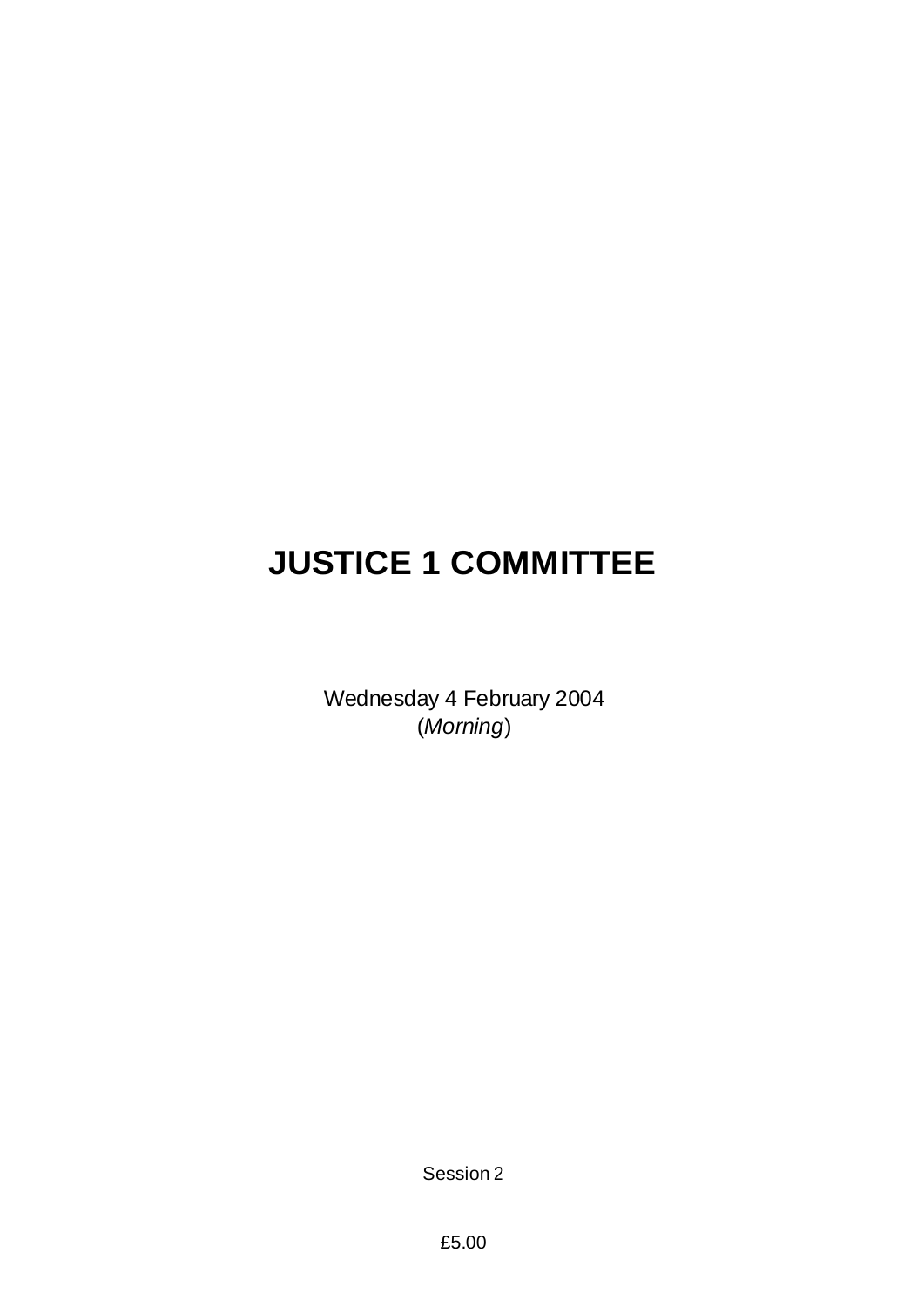Parliamentary copyright. Scottish Parliamentary Corporate Body 2004.

Applications for reproduction should be made in writing to the Licensing Division, Her Majesty's Stationery Office, St Clements House, 2-16 Colegate, Norwich NR3 1BQ Fax 01603 723000, which is administering the copyright on behalf of the Scottish Parliamentary Corporate Body.

Produced and published in Scotland on behalf of the Scottish Parliamentary Corporate Body by The Stationery Office Ltd.

Her Majesty's Stationery Office is independent of and separate from the company now trading as The Stationery Office Ltd, which is responsible for printing and publishing Scottish Parliamentary Corporate Body publications.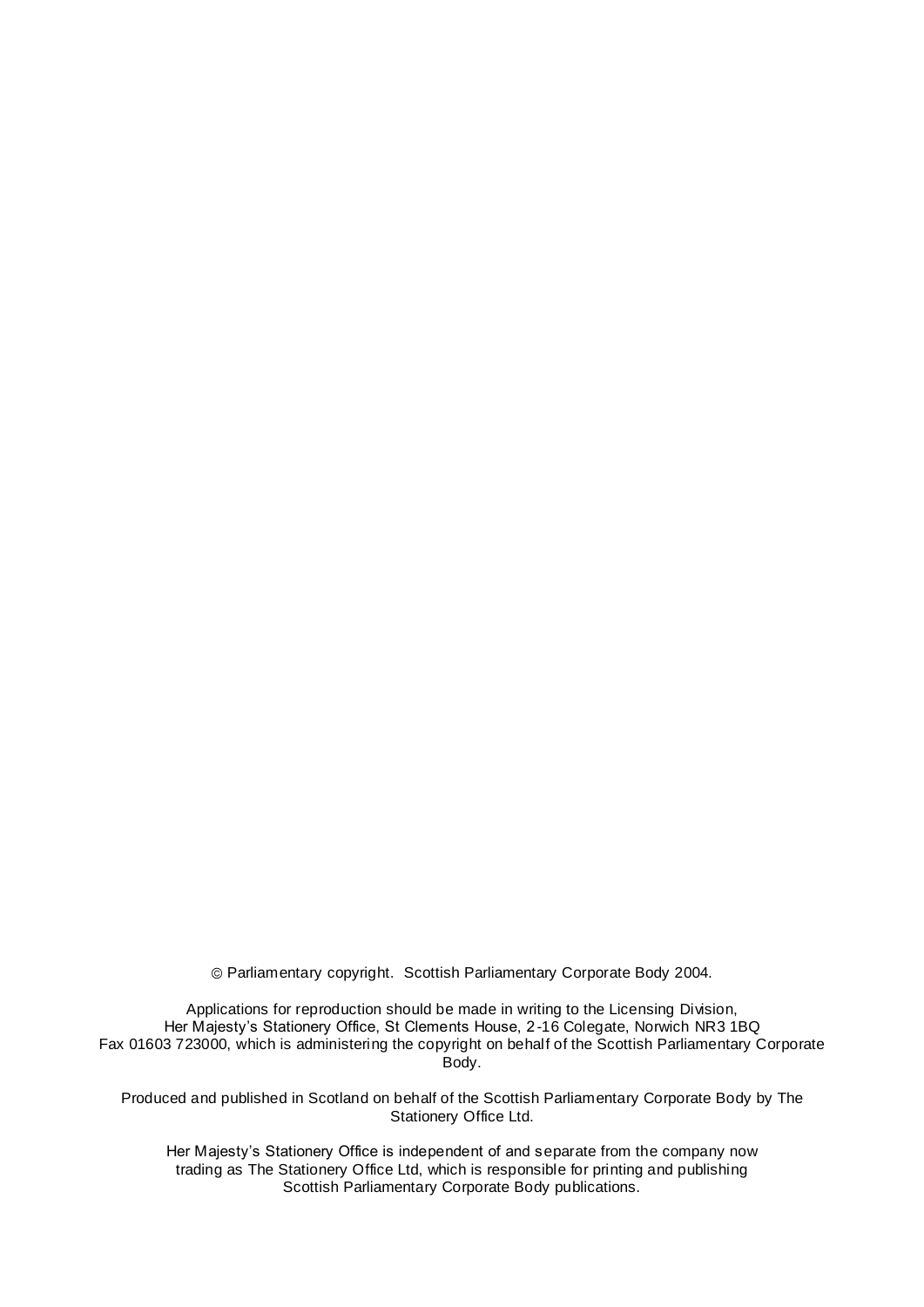## **CONTENTS**

### **Wednesday 4 February 2004**

| Col. |
|------|
|      |
|      |
|      |

### **JUSTICE 1 COMMITTEE 5 th Meeting 2004, Session 2**

#### **CONVENER**

\*Pauline McNeill (Glasgow Kelvin) (Lab)

#### **DEPU TY CONVENER**

Mr Stew art Maxw ell (West of Scotland) (SNP)

### **COMMI TTEE MEMBERS**

\*Bill Butler (Glasgow Anniesland) (Lab) \*Marlyn Glen (North East Scotland) (Lab) \*Michael Matheson (Central Scotland) (SNP)

\*Margaret Mitchell (Central Scotland) (Con)

\*Margaret Smith (Edinburgh West) (LD)

### \*attended

### **COMMI TTEE SUBSTITU TES**

Roseanna Cunningham (Perth) (SNP) Helen Eadie (Dunfermline East) (Lab) Miss Annabel Goldie (West of Scotland) (Con) Mike Pringle (Edinburgh South) (LD)

#### **CLERK TO THE COMMITTEE**

Alison Walker

**SENIOR ASSISTAN T CLERK**

Claire Menzies Smith

**ASSISTAN T CLERK**

Douglas Thornton

**LOC ATION**

Committee Room 3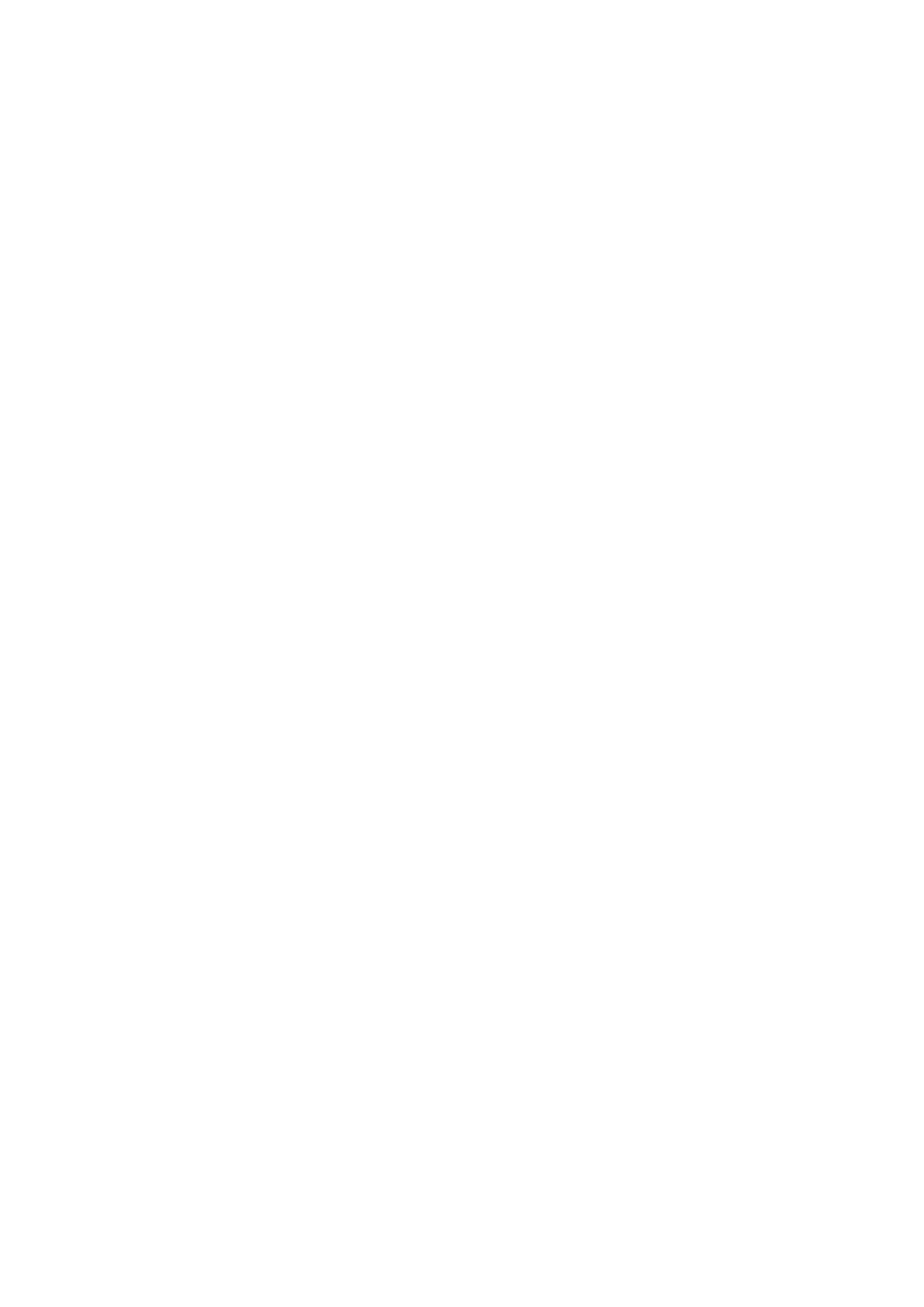### **Scottish Parliament**

### **Justice 1 Committee**

*Wednesday 4 February 2004*

(*Morning*)

[THE CONV ENER *opened the meeting at 10:03*]

### **Budget Process 2005-06**

**The Convener (Pauline McNeill):** Good morning everyone, and welcome to the 5th meeting in 2004 of the Justice 1 Committee. I ask everyone to switch off their mobile phones. We have to switch them off completely, rather than just put them on silent mode, as they interfere with the sound system. We have received apologies from Stewart Maxwell, who will not be with us this morning. I think that he might be promoting his member"s bill somewhere.

Item 1 is on the budget process for 2005-06—it is that time of year again. Members can probably hardly believe it, as it feels like we have only just completed the previous budget process. I need to invite the committee to seek approval from the Parliamentary Bureau if we wish to meet jointly with the Justice 2 Committee to consider the Executive's budget proposals. We also need to decide whether to appoint an adviser.

On the first question, is the committee content to continue the practice of meeting jointly with the Justice 2 Committee to consider the budget process?

#### **Members** *indicated agreement.*

**The Convener:** The second question is whether we appoint an adviser to assist us in our scrutiny of the Executive's budget proposals. Members might wish to consider appointing a standing adviser, who would be available for the duration of the parliamentary session.

**Michael Matheson (Central Scotland) (SNP):**  Would a standing adviser be able to advise us on various financial matters in the course of the year, such as items in the justice budget that were brought to our attention or announcements that were made? Could such an adviser provide advice for us on the financial aspects of an inquiry?

**The Convener:** If we appointed a standing adviser, it would be for the duration of the budget process. The start and finish times of the appointment would therefore stretch over a few months. There is nothing to prevent a committee from appointing a standing adviser on any matter. We might, in future, wish to consider having an adviser on justice issues in general. In this instance, we are seeking to establish some continuity around the budget process. We have had that in the past, with Brian Main as our adviser this year and the previous year. Having been involved in both those budget processes, I can see the advantage of having such continuity. However, we would not be able to get the advice of that person for general financial matters that lie outside the budget process.

**Michael Matheson:** I would be supportive of having a standing adviser for the purposes of continuity. I have found that helpful over the past couple of years.

**The Convener:** Does anyone dissent from that view?

**Members** *indicated disagreement.*

**The Convener:** In that case, we will return to the matter in the usual way with some suggestions for whom to appoint, on which the committee can make its decision.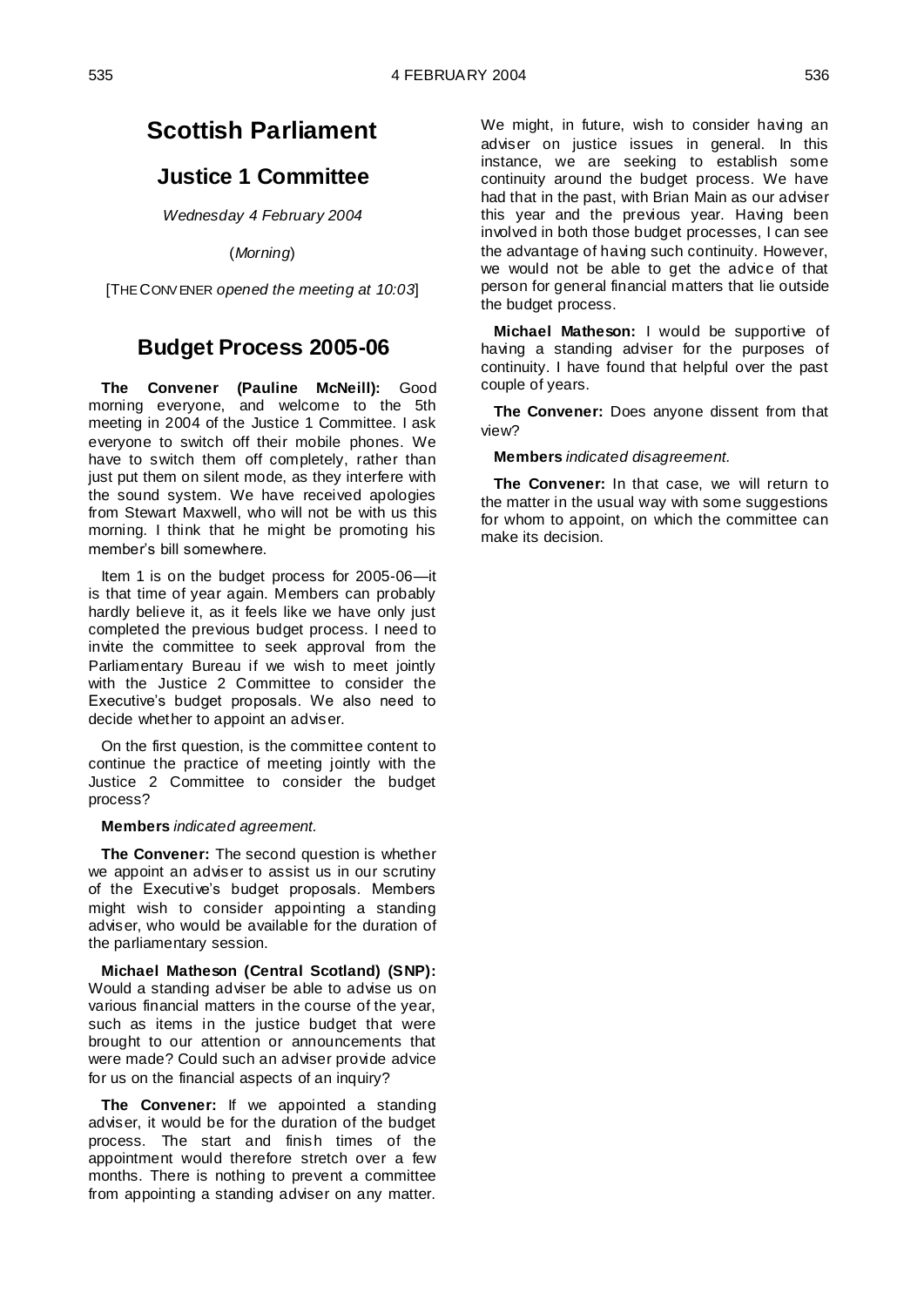### **Visit (HM Young Offenders Institution Polmont)**

### 10:07

**The Convener:** Item 2 is on the visit that was made to HM Young Offenders Institution Polmont. A number of members had the opportunity to visit HM YOI Polmont, and I invite Marlyn Glen and Margaret Smith to say a few words about the visit.

**Marlyn Glen (North East Scotland) (Lab):** As always, the visit was very interesting, but there were a number of differences with the previous occasion. Members of the visitors committee were present, and it was helpful to be able to talk to them. It was interesting to note that the term "YO" for young offenders changes to "YA", as they are called young adults within the institution.

A major concern is about the transitions into and out of Polmont, and in particular about young people—aged 16 and under—coming to Polmont from secure units, sometimes overnight and without much preparation. It seemed that that needed to be looked into.

We were looking at one of the new blocks, the design of which is going to be copied. It was pointed out that if there were individual showers in the cells that would make a huge difference to the day-to-day running of the establishment, although it would not make that big a difference to the design. I felt it important to highlight that in the context of running costs and other cost implications.

**Margaret Smith (Edinburgh West) (LD):** Quite a lot of changes were going on at Polmont, which is now the only young offenders institution in the country. There has been quite a large influx of people from elsewhere. On the face of it, the staff at Polmont have coped with that quite well. There has also been the new build block—Iona hall, I think—which, as Marlyn Glen said, is to be a model for elsewhere. Two points came up in that respect. First, Stewart Maxwell made a point about whether one would be able to fight a fire in a particular cell, using the hole in the door. He questioned whether the design was as good as it could be in that respect.

The second point, which was mentioned by Marlyn Glen, was raised by one of the senior prison officers. He said that a large amount of prison officers' time is taken up supervising people going into and out of what is a very small number of showers given the number of people who are housed in the block. Using exactly the same amount of space in the cells, it would be possible for people to have their own showers, which are obviously needed following physical education and

recreation. It is worth ensuring that that message gets passed to the Scottish Prison Service. If something can be done in the future to improve the design of cells, that could save a lot of staff time.

I was impressed by the anti-sectarianism work that was being done in the education centre. Our colleagues, Mr Canavan and Mr Gorrie, had already been to Polmont to see that work. The staff had managed to force Rangers fans to sit down and watch Celtic videos, and vice versa. That involved young men who had had serious problems in that respect. It was interesting to see that work.

As one of the senior officers said, people felt that a lot of questions could be asked about secure units and that the secure accommodation in which many of the young people had been held prior to coming to Polmont could do with a little more scrutiny than had been the case in the past. Although they were not specific about it, officers commented that scrutiny seemed constantly to be falling on the Prison Service, which is further on in the process. We heard that there were some issues regarding the transition and handover of young people from secure accommodation and regarding what is being done in secure accommodation.

I would like to put on record our thanks to the staff for their time—and for our very nice lunch. I sat beside a couple of young men who were coming to the end of their term in Polmont. It was very interesting to hear what they had to say, and I would like to thank them in particular for their time.

**The Convener:** I thank Marlyn Glen and Margaret Smith for giving us that on-the-spot report. It is our normal practice to send a letter of thanks. We will ensure that that is done on behalf of the members who took part in the visit.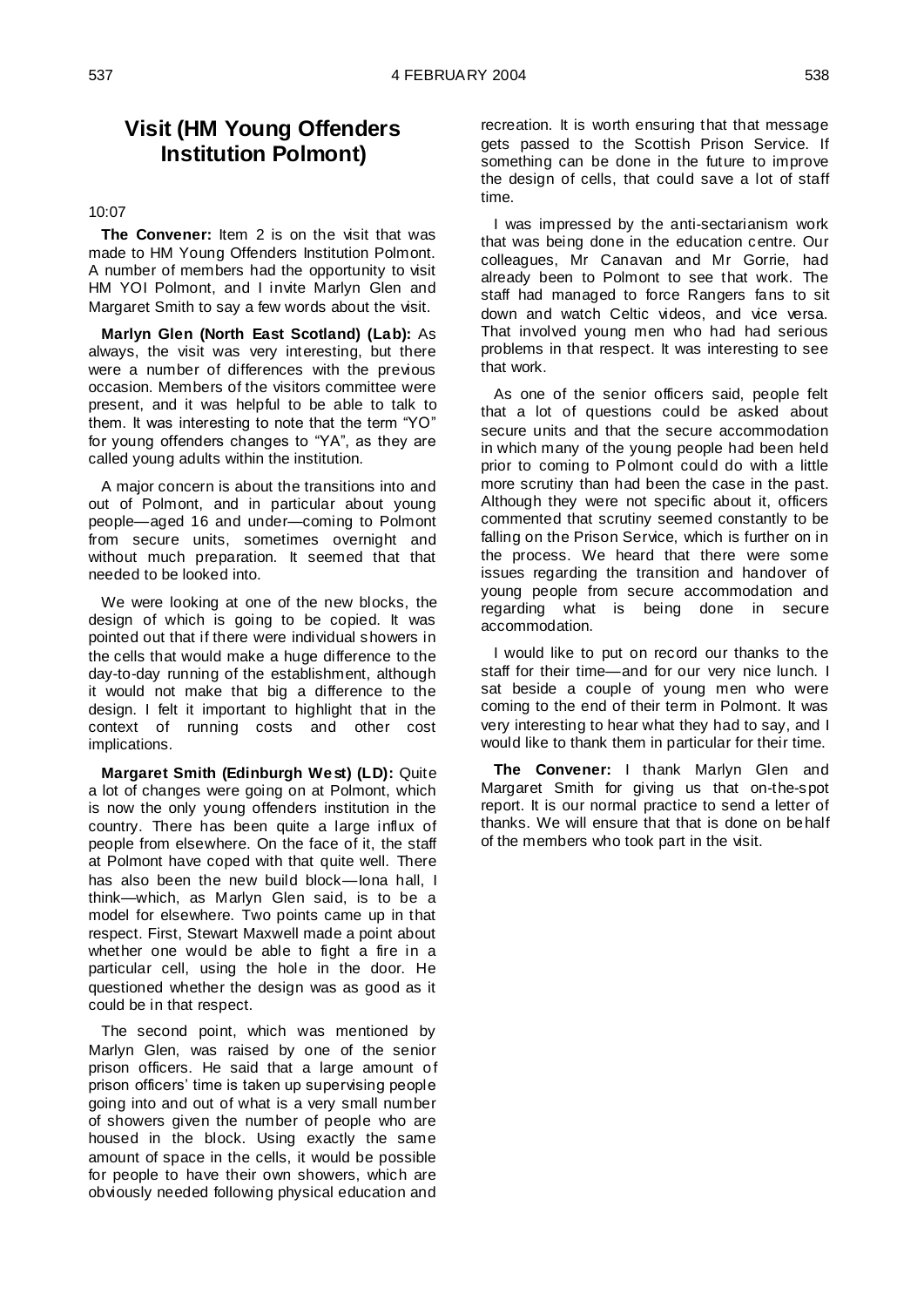### **Criminal Procedure (Amendment) (Scotland) Bill**

#### 10:13

**The Convener:** Just before I move on to item 3, which we have agreed to take in private as it is to consider our draft stage 1 report on the Criminal Procedure (Amendment) (Scotland) Bill, I draw to members" attention an article that appeared in *The Herald* on 2 February, which they might have read. The article purports to be a leak of our draft report, which members had hardly seen until Monday afternoon. It is a pretty inaccurate leak, because it states, for instance:

""The proposal for trial in the absence of the accused w ill be dropped. The report w ill make the point that five years in jail is a long time.""

I will say no more about that on the record, gi ven that our report is still a private document, but I thought that I should draw the article to members" attention. We have never resolved in the Parliament the matter of reports being leaked, which happens frequently. I understand that the Justice 2 Committee"s draft stage 1 report as a secondary committee on the Antisocial Behaviour etc (Scotland) Bill was also purported to be leaked at the weekend.

It is open to members to consider whether they wish to refer the matter to the Standards Committee. You might wish to do nothing at all, but I am giving you the opportunity to recommend any action that you think should be taken. Alternatively, we can simply note the purported leak.

**Michael Matheson:** I did not see the article, but I noticed last week that there was an article in *The Scotsman* purporting to be a leak of another committee report. It is a bit strange that we can have a leak of a report that has not been completed. My experience with leaks is that we have referred them to the Standards Committee, which comes back and says that journalists will not tell it who their sources are so there is nothing that it can do to take the matter further. It is clearly a problem across the committees.

**The Convener:** I agree with Michael Matheson that we have been unable to take action, because unless we can identify the source there is little that we can do, other than become frustrated at continual attempts to out parliamentary reports before they are published. If we got the same coverage for the report that we got for the leak, I might not mind so much. Members can consider the matter and come back to me; they do not have to make a decision today.

10:15

**Margaret Smith:** When I was the convener of the Health and Community Care Committee, we had a series of leaks. It was very annoying and although we tried to take action on a couple of occasions, the problem was trying to find the evidence and then doing something about it. The big hurdle is finding out who has leaked the report—whether a committee member or anybody else. I am in the dark as to what the sanction is for a committee member who is found to have leaked a draft report, but it should be severe. Drafting reports is an on-going process, and we hold meetings in private to allow members to discuss and tease out issues. We change our minds occasionally as we go through the process. It is unfortunate to have reports leaked before they are published.

**The Convener:** If a member of the Parliament has revealed the content of a report before it has been published, that constitutes a breach of section 9.4 of the code of conduct for members of the Scottish Parliament. That is an issue for the Standards Committee. We have to consider the possibility that there has been no leak, but perhaps issues have been picked up on in conversations with members of the press who have then tried to piece information together. The article is a clever attempt to suggest that the journalist has seen the report, but, without giving too much away, I would not regard it as a direct leak. I am not suggesting that any member of the committee has divulged directly the contents of the report. That would have been difficult, given that they saw the draft report, which we are going to discuss later, only on Monday afternoon.

I will leave members to think about the matter. I do not think that anyone is suggesting at this stage that we refer the situation to the Standards Committee. Members might wish to consider whether they want me, as convener, to write to the Presiding Officer to make him aware that there has been another purported leak and to say that we feel that no avenues are open to us to vent our frustrations about it.

**Michael Matheson:** Given that there seems to be a similar problem across the committees—the Justice 2 Committee"s report to the Communities Committee was leaked last week—I suggest raising the matter in the Conveners Group to see whether conveners of other committees think that there is a need to consider the issue and possibly have the Standards Committee consider how it can address the problem more effectively.

**The Convener:** I would be happy to bring the matter to the attention of the Conveners Group or the Presiding Officer, even if we are not asking them to take specific action on the purported leak. I am happy at least to make other conveners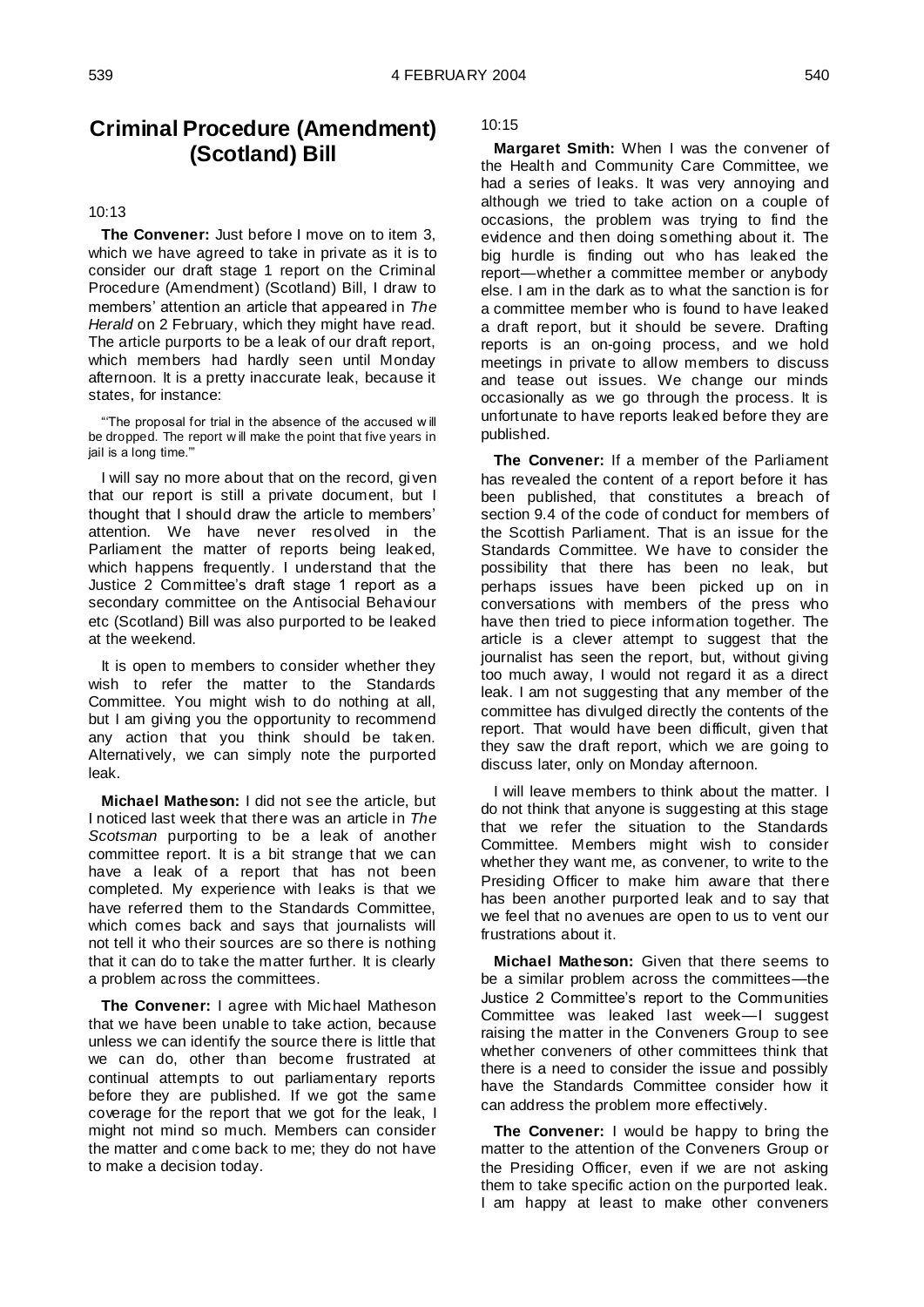aware of the matter, as they probably share our frustrations. Is that agreed?

**Members** *indicated agreement*.

**The Convener:** We now move into private session for the purposes of discussing our draft stage 1 report on the Criminal Procedure (Amendment) (Scotland) Bill.

10:19

*Meeting continued in private until 13:59.*